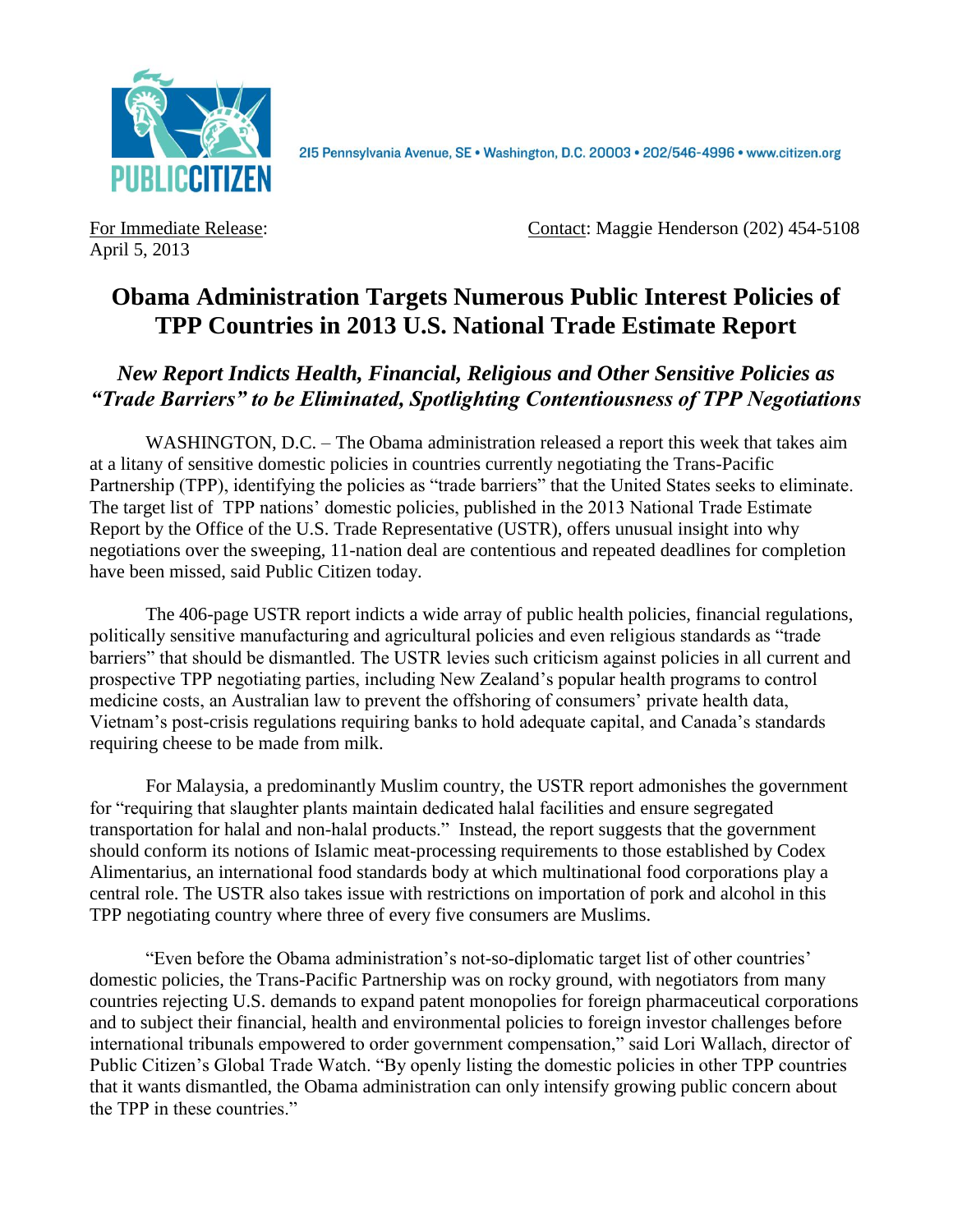The USTR reserves some of its most detailed policy critiques in the National Trade Estimate Report for Japan, which recently announced its intent to join the TPP negotiations. The report devotes 16 pages to castigating food labeling policies for providing too much information to consumers, outlining how exactly the country should restructure its public insurance system, urging the government to grant tax benefits to foreign universities, and bemoaning Japan's preference that its military equipment be made domestically. (The United States has similar rules on military procurement.)

The report also takes aim at Japan's agricultural policies, recommending, for example, the weakening of protections for domestic rice farmers because "Japanese consumers would buy U.S. high quality rice if it were more readily available." The political party of Japanese Prime Minister Shinzo Abe, backed by powerful farmer groups, has approved a policy position that would require the country to exclude rice, wheat and barley, beef and pork, sugar and dairy products from tariff eliminations in the TPP. In contrast, the USTR report explicitly names all but one of these sensitive sectors (sugar) as high-priority targets for liberalization.

For several TPP countries, the USTR's National Trade Estimate Report encourages the adoption of copyright enforcement measures akin to those proposed under the Stop Online Piracy Act (SOPA) that was defeated in the U.S. Congress. For example, the report notes that the Obama administration "has also urged Chile…to amend its Internet service provider liability regime to permit effective action against any act of infringement of copyright and related rights."

When addressing some TPP countries, the USTR report accuses national governments of broad corruption or even incompetence. For example, the report states that two of Peru's three federal branches of government lack the "impartiality" or "expertise" required to fulfill their responsibilities.

The USTR also chooses to mount public criticisms against TPP countries for "trade barriers" that are so specific in definition and trivial in consequence as to seem motivated by comically narrow U.S. corporate interests. For example, the report lambasts Singapore's import restriction for "nonmedicinal chewing gum," Canada's high tariff on "breaded cheese sticks," and Peru's refusal to import "cars over five years old."

Among the report's hundreds of pages, the following commentaries on TPP countries are some of the most revealing:

#### **[Vietnam](http://www.ustr.gov/sites/default/files/2013%20NTE%20Vietnam%20Final.pdf)**

- The USTR cites Vietnam's "new regulations aimed at improving the capital position of the banking industry" as a new form of trade restrictions. The report particularly blames new capital adequacy requirements for causing "difficulties" for banks.
- The USTR takes note of Vietnam's decision to block importation of "cultural products deemed 'depraved,'" listing the policy as a "nontariff barrier."
- The report targets Vietnam's ban on the shipment of certain products through the country en route to other destinations. These "barriers to trade" include restrictions on the trans-shipment of "hazardous waste items,…frozen animal by-products, and offal."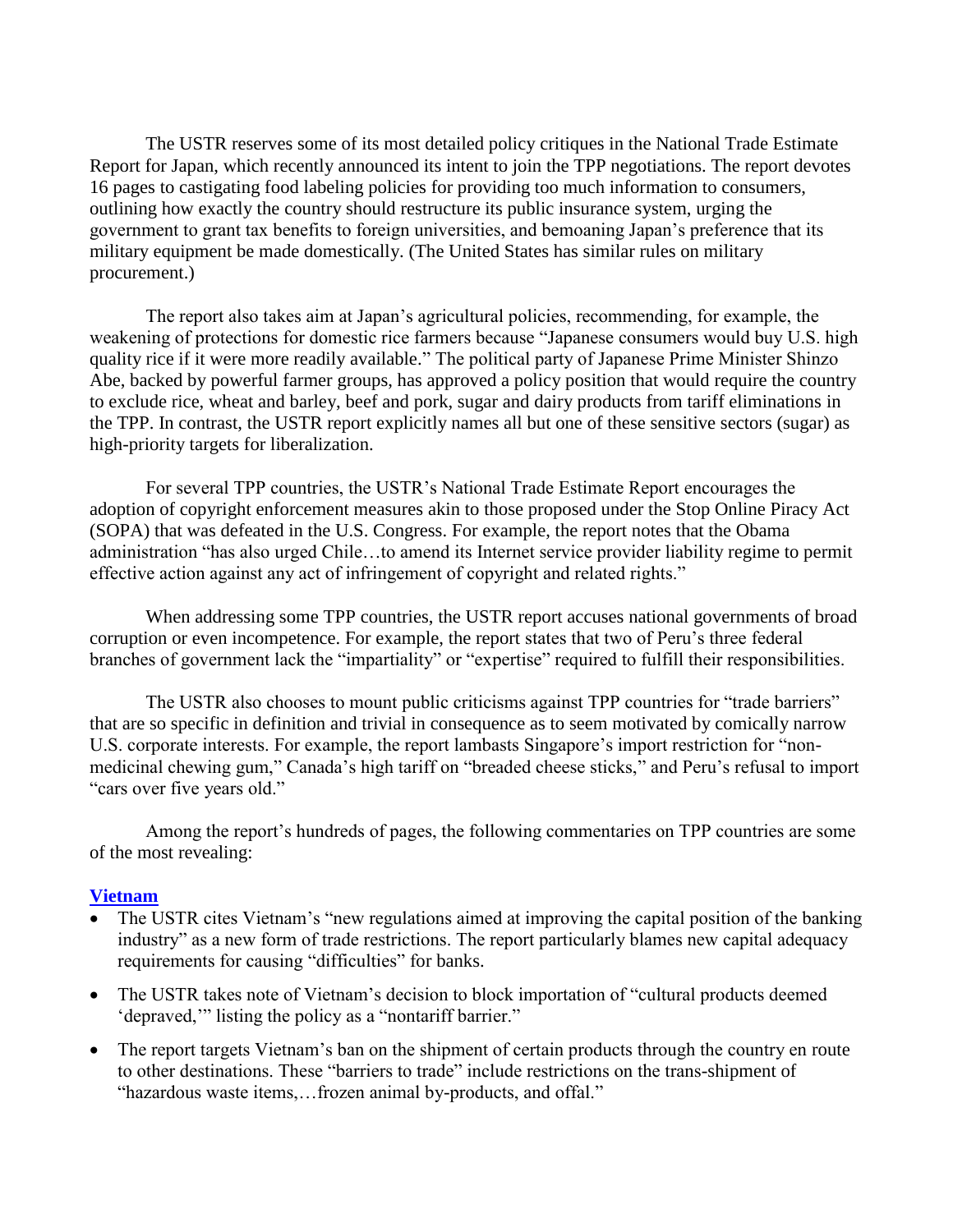- The report states that the "United States continues to urge Vietnam to undertake more aggressive actions to combat the rising problem of intellectual property infringement, including digital piracy." Such urging, according to the report, has produced initial government conversations with Internet service providers about cracking down more on content that "rights holders" (e.g. U.S. media corporations) see as infringements – a key component of SOPA defeated in the U.S. Congress.
- The report concludes its remarks on Vietnam by casually and categorically accusing the country of "widespread official corruption and inefficient bureaucracy."

#### **[Singapore](http://www.ustr.gov/sites/default/files/2013%20NTE%20Singapore%20Final.pdf)**

- Despite praising Singapore for having "the second lowest rate of software piracy in Asia," the report still alleges that the country has "insufficient deterrent penalties for end-user software."
- The report notes that despite Singapore's increasing allowance for foreign ownership of domestic banks, "Singapore has indicated that it will not allow foreign controlling stakes or takeovers of its three major local financial institutions." That is, the report lists Singapore's unease with foreign takeovers of its most critical banks as a barrier to trade.
- The report bemoans the fact that most "foreign law firms with offices in Singapore cannot practice Singapore law" The report takes note of the fact that even when permitted to practice law in Singapore, foreign law firms are not allowed to litigate in Singapore's courts based on their understanding of Singaporean law.
- The report singles out Singapore's taxes on alcohol, tobacco and motor vehicles, noting that they are imposed "for social and/or environmental reasons." While the USTR does not explicitly call for the dissolution of these taxes, it apparently finds cause to highlight the measures in a report devoted to unwelcome trade barriers.

#### **[Peru](http://www.ustr.gov/sites/default/files/2013%20NTE%20Peru%20Final.pdf)**

- The USTR levies a series of blanket accusations against the Peruvian government, lambasting two of the three federal branches. The report plainly states, "Both U.S. and Peruvian firms remain concerned that executive branch ministries, regulatory agencies, the tax agency, and the judiciary often lack the resources, expertise, or impartiality necessary to carry out their respective mandates." The report gives no further arguments to support the unabashed questioning of the federal government's fairness and competency.
- The USTR notes that a data privacy law in Peru "has caused concern among companies dependent on cross-border data flows." Those companies, according to the report, are particularly concerned about Peru's requirement that consent must be obtained from Peruvians before acquiring their confidential information.
- The report cites Peru's disinterest in U.S. used goods as a trade barrier, "including used clothing and shoes (except as charitable donations), used tires, cars over five years old, and heavy trucks (weighing three tons or more) more than eight years old."

#### **[New Zealand](http://www.ustr.gov/sites/default/files/2013%20NTE%20New%20Zealand%20Final.pdf)**

 The USTR channels "strong concerns" regarding the Pharmaceutical Management Agency (PHARMAC), the New Zealand government agency that administers the country's successful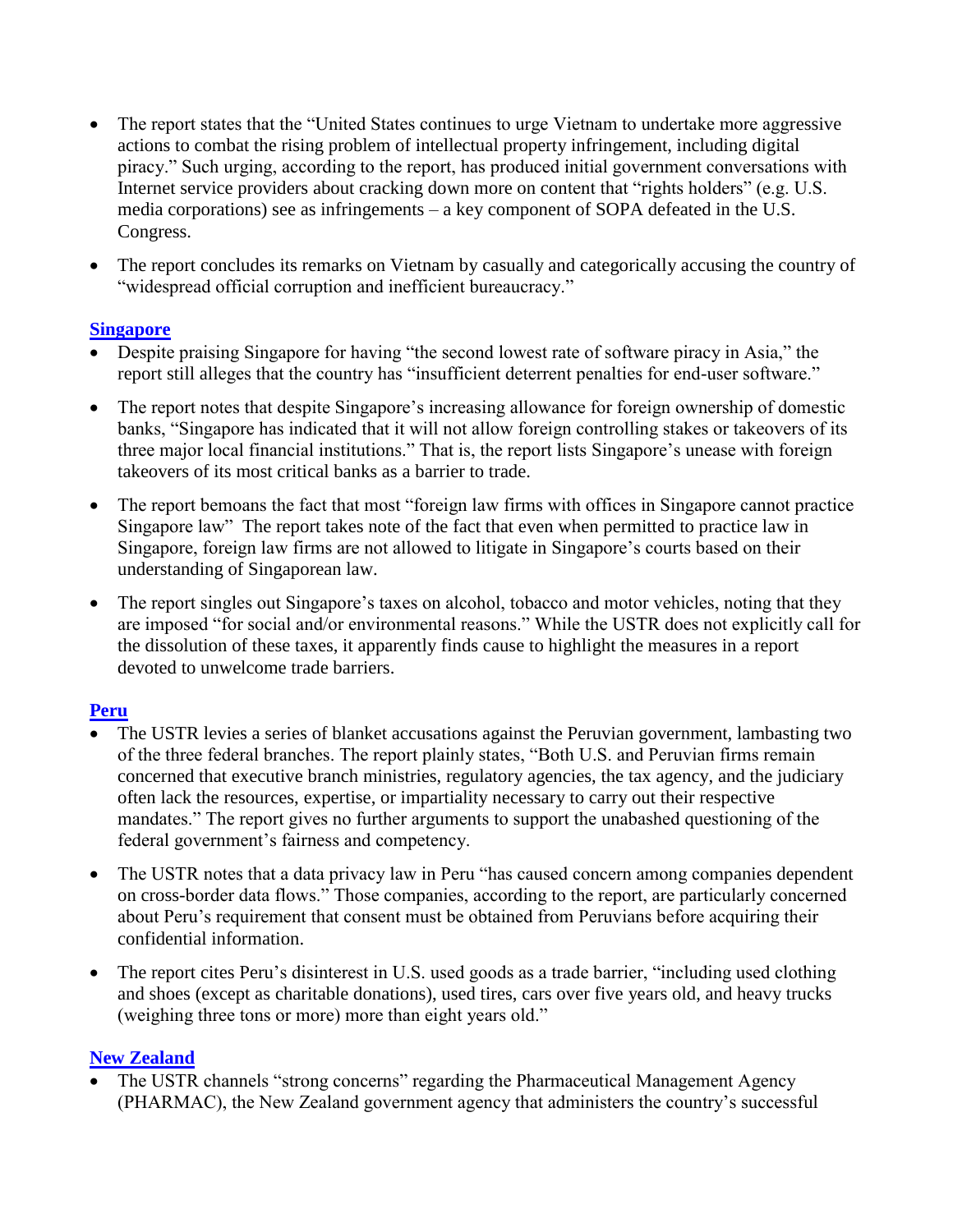medicine cost-containment policies. These concerns, the report notes, come from "U.S. stakeholders," – that is, U.S. pharmaceutical companies that have long opposed New Zealand's programs to contain medicine costs. The USTR accuses PHARMAC of not providing these "stakeholders" with adequate "transparency, timeliness, and predictability." In addition, the report takes issue with the fact that PHARMAC is expanding its cost containment policies into sectors, such as medical devices, that previously went "unregulated."

 The report notes that "rights holders" (e.g. U.S. media corporations) are somewhat supportive of New Zealand's new law to crack down on allegations of online copyright infringement. But the report then expresses annoyance with the fee that U.S. media conglomerates have to pay under the law to take action against an alleged infringement. The onerous fee required is \$21.

## **[Mexico](http://www.ustr.gov/sites/default/files/2013%20NTE%20Mexico%20Final.pdf)**

- The first investment barrier cited by the report is that "Mexico's oil and gas sector remains largely closed to private investment" The USTR acknowledges that this is because "the Mexican constitution mandates state ownership of hydrocarbons."
- The USTR sees fit to spotlight the Mexican laws that prohibit "foreign ownership of residential real estate within 50 kilometers of the nation's coasts." The report frames the inability of U.S. citizens to buy up Mexico's coastland as an "investment barrier."
- The report offers Mexico unsolicited advice for how to change its government procurement policies, including a recommendation that state-level procurement transparency standards be "harmonized…to avoid corruption and foster competition."

## **[Malaysia](http://www.ustr.gov/sites/default/files/2013%20NTE%20Malaysia%20Final.pdf)**

- The report admonishes the government of this predominantly Muslim country for "requiring that slaughter plants maintain dedicated halal facilities and ensure segregated transportation for halal and non-halal products." Instead, the report suggests that the government should conform its notions of Islamic meat requirements to those established by Codex Alimentarius, an international food standards body at which multinational food corporations play a central role.
- The USTR also takes issue with Malaysia's restrictions on importation of pork and alcohol, products traditionally forbidden for the three of every five Malaysians who are Muslim.
- The report states, "the U.S. Government continues to raise concerns about the procurement process in Malaysia." The stated concern is that "Malaysia has traditionally used procurement to support national public policy objectives." The particular objectives provoking USTR consternation include "encouraging greater participation of bumiputera [ethnic Malays and indigenous groups] in the economy, transferring technology to local industries, reducing the outflow of foreign exchange, creating opportunities for local companies in the services sector, and enhancing Malaysia's export capabilities."

## **[Chile](http://www.ustr.gov/sites/default/files/2013%20NTE%20Chile%20Final.pdf)**

 The United States has, according to the report, "urged Chile…to amend its Internet service provider liability regime to permit effective action against any act of infringement of copyright and related rights." Similar provisions were soundly rejected by the U.S. public and Congress as part of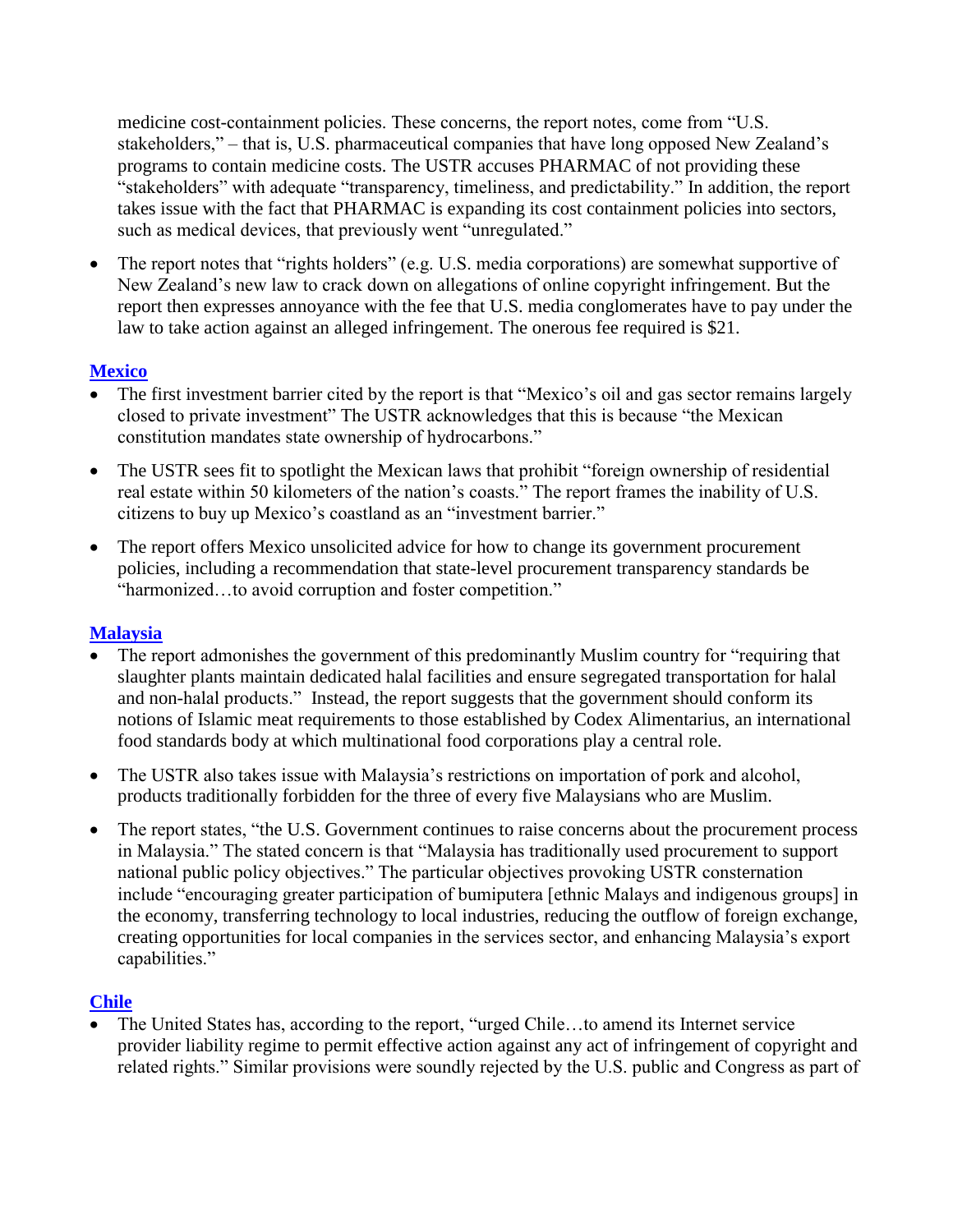the ill-fated SOPA, due to widespread concern that the provisions would enable a sweeping crackdown on user-generated content, stifling innovation and restricting Internet freedom.

# **[Canada](http://www.ustr.gov/sites/default/files/2013%20NTE%20Canada%20Final.pdf)**

- The report conveys concerns of the U.S. pharmaceutical industry, mentioning the Notice of Intent filed last year by U.S. pharmaceutical corporation Eli Lilly, in which the company announced plans to use NAFTA's investor privileges to directly challenge Canada's entire patent policy. This investor-state attack was launched in response to Canadian courts' invalidation of a patent on an Eli Lilly medicine for which the firm had not met Canada's patentability standards. The USTR also notes another recent patent invalidation – for Pfizer's "little blue pill" – that has yet to produce a NAFTA investor-state case. The USTR's inclusion of these cases could be intended to provide political backing for the U.S. corporate challenges to Canadian patent law, which have generated wide-spread consternation among public health officials.
- The report takes issue with Canada's policy that major foreign investments and acquisitions must be reviewed to ensure that they offer a "net benefit" to the country. This standard, according to the USTR, is "overly broad."
- The USTR laments that Canadian provincial policies to control alcohol distribution "greatly" hamper<sup>[]</sup> exports of U.S. wine and spirits to Canada." The report particularly blames "province-run liquor control boards," which enact policies closely resembling those used by U.S. state-level counterparts, such as the Pennsylvania Liquor Control Board.
- After describing a Canadian project to consolidate a wide array of federal government data, the report criticizes a stipulation that companies involved in the consolidation will not be permitted to move the government data outside of Canada. The USTR implies that the Canadian government should not have qualms with the offshoring of a wide range of government data because doing so aligns with "today's information-based economy."
- The report blasts Canada's popular supply management program for sensitive dairy and poultry products. While the program provides support and stability to Canadian farmers, the USTR explains that it "severely limits the ability of U.S. producers to increase exports to Canada."
- The USTR singles out one item as an illustrative example of U.S. "dairy products" that have been particularly impaired by Canada's import barriers: "breaded cheese sticks."
- The report disparages Canada's "compositional standards for cheese," which the USTR blames for blocking U.S. "dairy" products from being sold in Canada. The primary standard that the USTR cites as concerning is Canada's establishment of "a minimum for raw milk in the cheese making process."

## **[Brunei](http://www.ustr.gov/sites/default/files/2013%20NTE%20Brunei%20Final.pdf)**

 The report chastises Brunei for a military procurement process that does not "publically disclose" the rationale behind all military contract decisions.

## **[Australia](http://www.ustr.gov/sites/default/files/2013%20NTE%20Australia%20Final.pdf)**

 The USTR expresses frustration with Australia's resistance to the offshoring of its citizens' private data to foreign countries via cloud computing and offshore storage. The report particularly singles out Australia's new law barring offshore storage of confidential health records. The USTR urges "a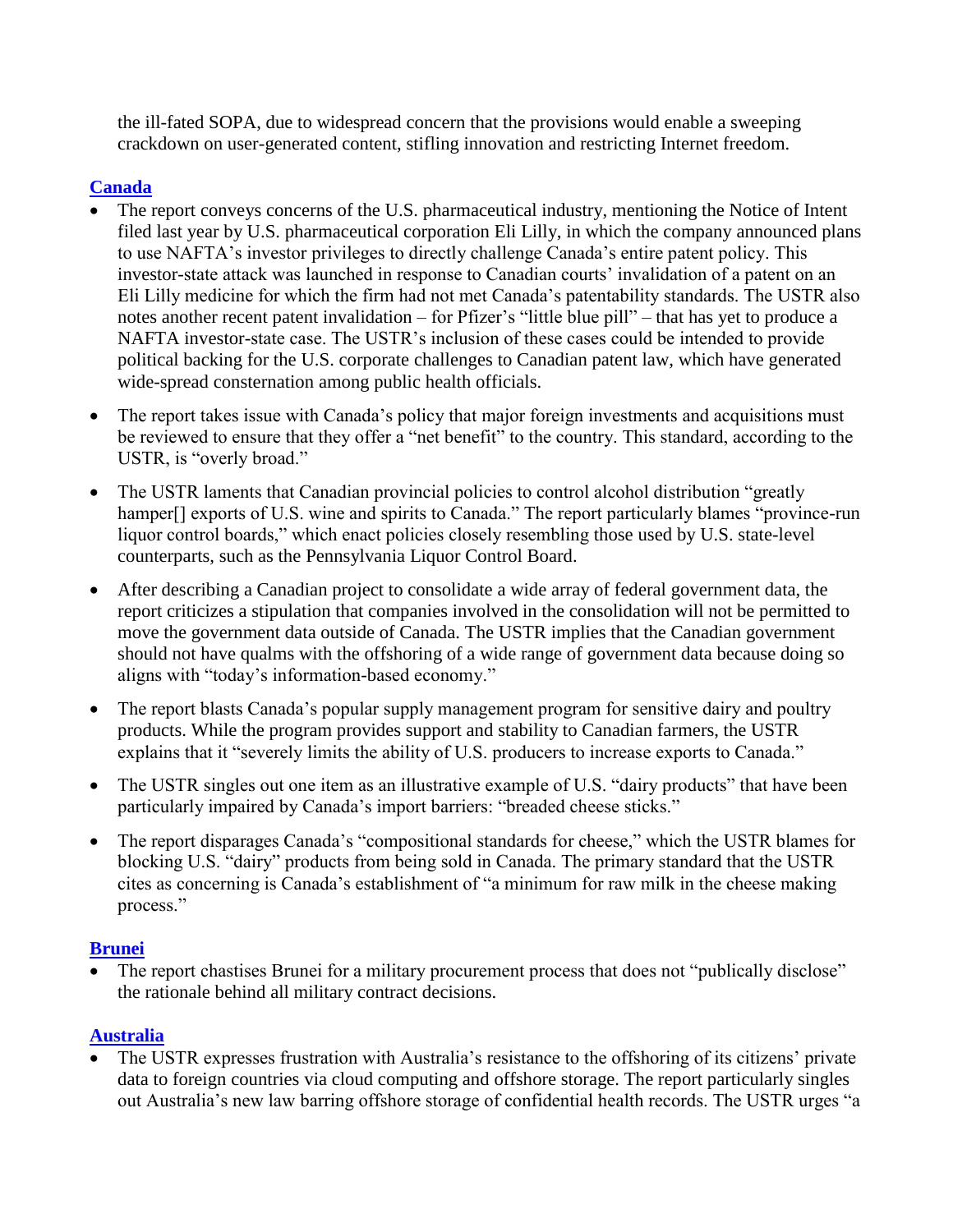risk-based approach to ensuring the security of sensitive data as opposed to a geographical one." However, the same paragraph notes that Australia's reticence is indeed based on risk, as the country "cites the U.S. Patriot Act" as "presenting a legal and regulatory risk associated with cloud computing." U.S. lawyers have long expressed similar concerns – that the Patriot Act threatens the data privacy of U.S. citizens. The report does not attempt to defend the act.

 In its remarks on Australia, the report devotes an entire section to "Blood Plasma Products and Fractionation." In no unclear terms, the report states, "The United States remains concerned about the lack of an open and competitive tendering system for blood fractionation in Australia." The USTR apparently would like U.S. companies to have an equal chance to separate the blood of Australian citizens.

#### **[Japan](http://www.ustr.gov/sites/default/files/2013%20NTE%20Japan%20Final.pdf) (likely future TPP partner)**

- The report expresses disapproval of Japan's food labeling policy, which "mandates that all ingredients and food additives be listed by name along with content percentages, and include a description of the manufacturing process." In a time when consumers are demanding ever more information about the products they consume, the USTR complains that Japan's progressive labeling policy is "burdensome" and "risks the release of proprietary information to competitors."
- The report is careful to state that "the U.S. Government remains neutral as to whether Japan Post [a state-owned postal, banking and insurance conglomerate] should be privatized." Still, the USTR makes clear that "the U.S. Government continues to monitor carefully the Japanese government's postal reform efforts." The USTR further clarifies that such monitoring is far from "neutral," stating that the U.S. government will continue "to call on the Japanese government to ensure that all necessary measures are taken to achieve a level playing field between the Japan Post companies and private sector participants in Japan's banking, insurance, and express delivery markets." Thus, while the USTR respects Japan's decision over whether its single largest public entity should be privatized, the USTR is eager to remind Japan that the entity should be stripped of the standard preferential treatment that governments typically channel through public entities to benefit consumers.
- The USTR chastises Japan for not opening all of its military procurement contracts to foreign companies. The report expresses annoyance for Japan's "general preference" that "defense products and systems be developed and produced in Japan." National security arguments apparently have no standing "when a foreign option exists that could fulfill the requirements more efficiently, at a lower cost" (unless those arguments are made in the United States; U.S. Buy American laws cover military procurement).
- According to the report, the U.S. government is "urging[] the Japanese government to work with foreign universities to find a nationwide solution that grants tax benefits comparable to Japanese schools." Why should the government provide private, foreign universities the same sort of tax breaks that it affords to Japan's own schools? According to the USTR, meeting this rather anomalous request is necessary for the foreign schools "to continue to provide their unique contributions to Japan's educational environment."
- The USTR accuses Japan's government of using policy advisory groups that are too often "opaque," noting that "nonmembers are too often not uniformly offered meaningful opportunities to provide input into these groups' deliberations." The critique mirrors, nearly word for word, criticisms levied against the USTR itself for administering a non-transparent and exclusive official